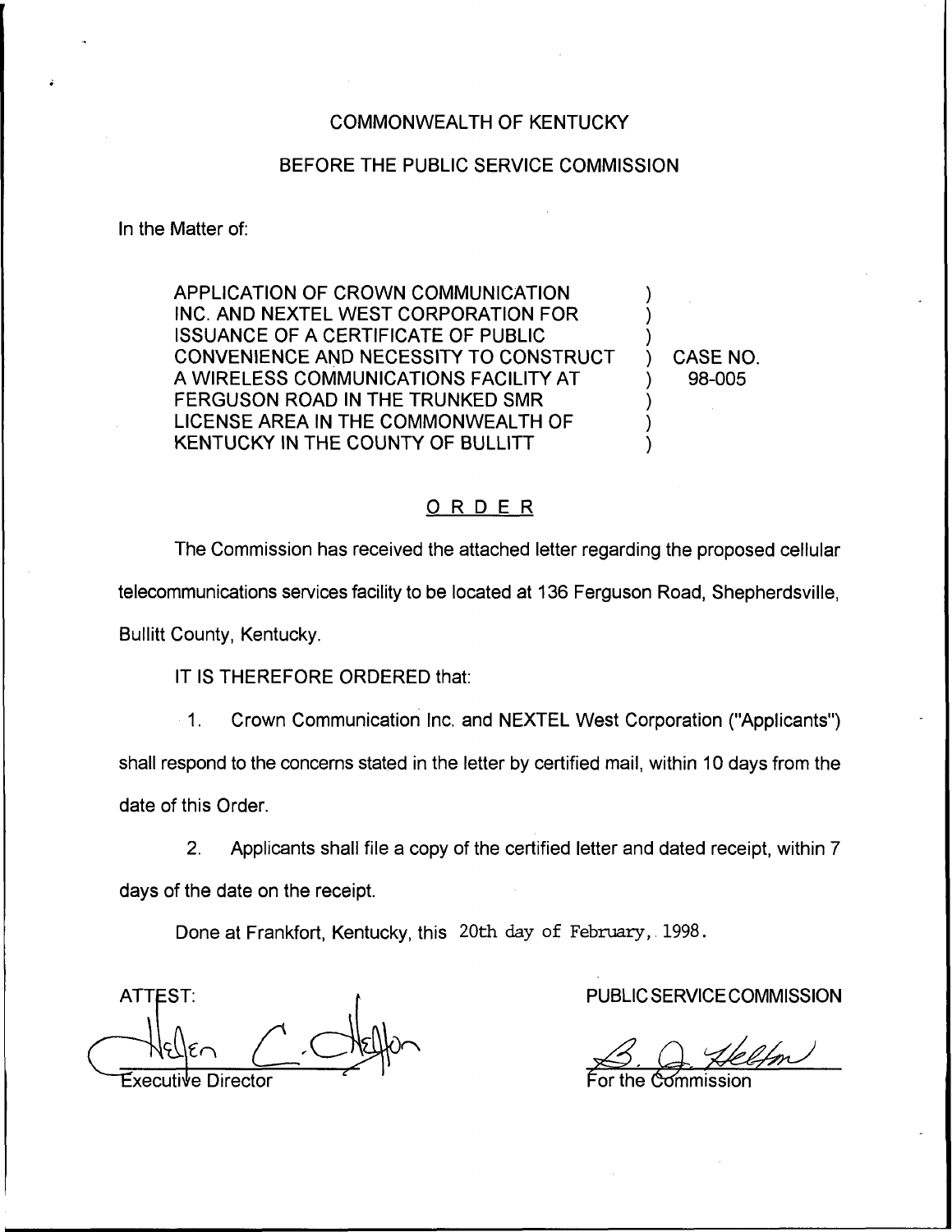

 $\omega_{6}$ <br> $\sqrt{8}-005$ <br>January 31, 1998

T0: Executive Director Public Service,

I am writing because I oppose <sup>a</sup> telecommuications tower on property on <sup>136</sup> Ferguson Lane, Shepherdsville, Ky. 40165.

It seems we have towers for everything on this corner. We have high votage electrical towers, we have a cellular phone tower, and now this tower.

We live in an area where we are not entitled to much. We have to city water, no natural gas. We have no cable TV.lines. So why should we have so many towers? I feel we <sup>a</sup> bomb waiting to happen. In two miles where these towers are located I know of ten cancer<sup>t</sup>s deaths. Our phones do not work right since these towers where put up last summer. They just go blank.

We have Solite in 1/2 mile area witch when working burns hazardes materials. I think we have enough.

We have invested in a satelite dish and rent the channels for the satelite dish. By the end of the year I wonder what will happen to it.

Thank You Rowen.

335 Ferguson Lane Shepherdsville, Ky. 40165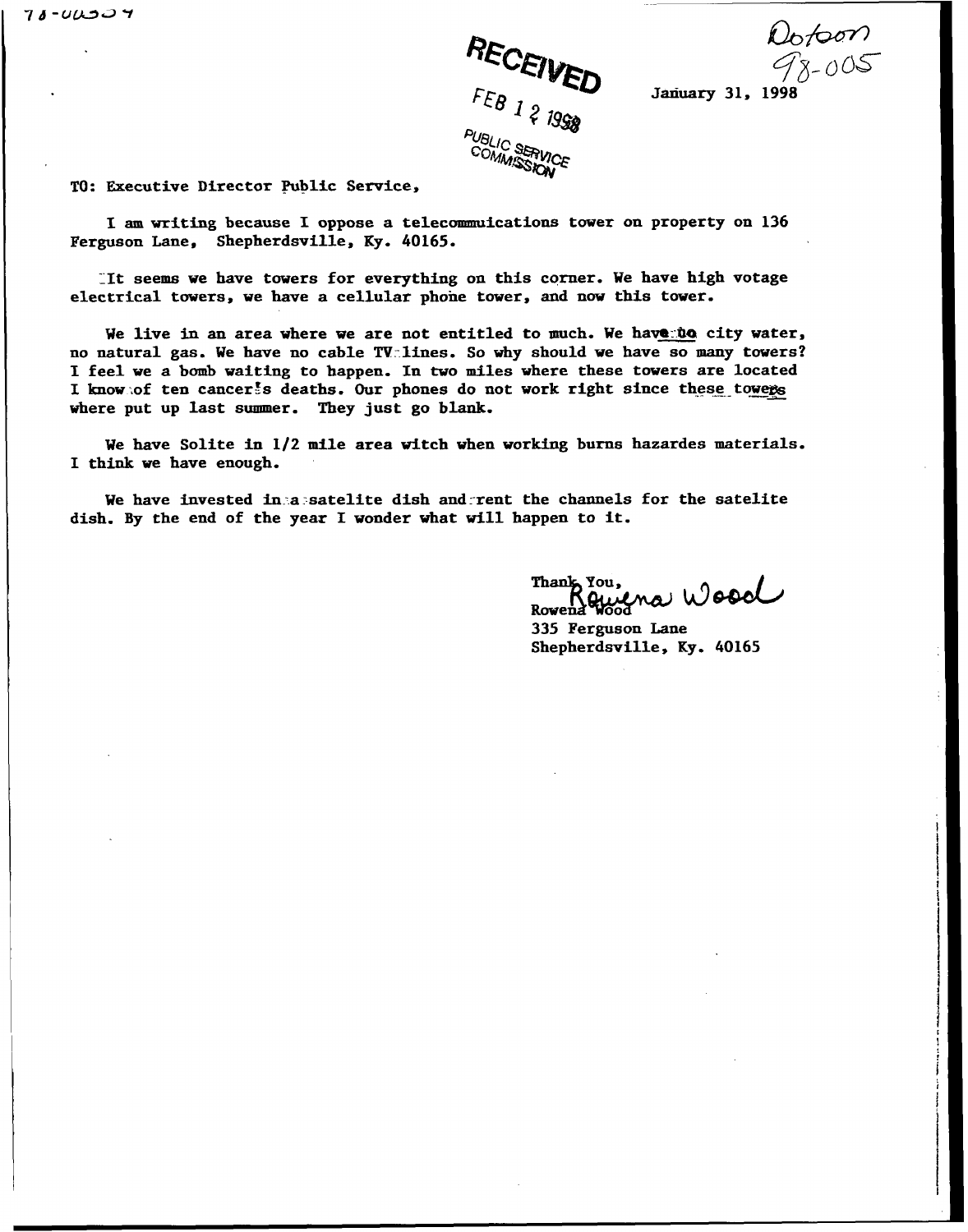Dokon

# RECEIVED

Case No. 98-005

98-005

JAN 2 9 1998

PUBLiC SERVICE **COMMISSION** 

january 22, 1998

V.E.Burkart 8106 Ebert Drive Manassas, VA 22111

Executive Director's Office Public Service Commission of Kentucky Post Office Box 615 Frankfort, KY 40602

Dear Sir or Madam:

On January 21, 1998, I received the enclosed letter from Crown Communications dated January 14, 1998. This company proposes to construct and operate a new facility to provide radio telecommunications service. The facility will iaclude a 300-foot tower with attached appurtenances extending upwards for a total height of 320 feet, and an equipment shelter to be located at 136 Ferguson Lane, Shepherdsville, Bullit County, Kentucky. The notice was sent to me because I own property within a 500 foot radius of the proposed tower. I would also like to note that although the enclosed letter states a map showing the location of the proposed new facility was enclosed; a map was not enclosed.

 $[In addition, this would be the second communications tower to be erected at this$ location within the last year. The first one, I had protested (see Case No. 96-281). This first tower was 265 feet; this one is 300 feet! When does the personal property rights of an individual mean something when opposed by corporate giants?]

This letter notified me that your Commission invited my comments regarding the proposed construction and that I had the right to intervene in this matter. In addition, I was told that my initial communication must be received within 20 days of the date of the enclosed letter which is February 3, 1998.

There are a number of reasons why I object to the construction of this facility on the 136 Ferguson Road property:

 $\frac{1}{2}$  own 10  $\frac{1}{2}$  acres of property next to 136 Ferguson Road. It is classified as commercial and I do not want anything erected that would lower the value of my property and make it less desirable for future development. I believed that the construction of this tower and any other equipment or building would prove to be an eyesore to any developer of my property or developers of other properties in this area. This area is now being rapidly developed along 1-65 from the Brooks Street exit.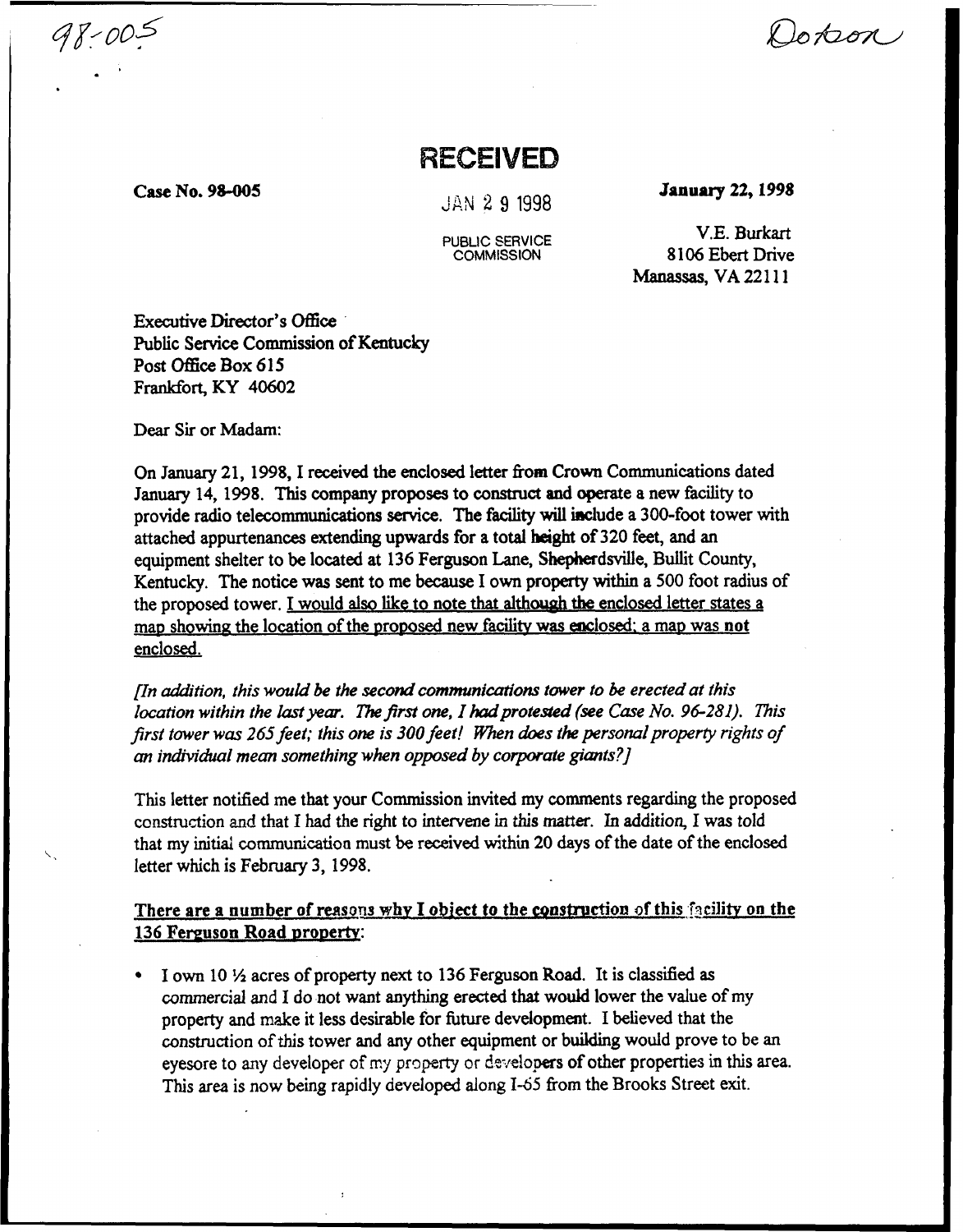- <sup>~</sup> The owners of property adjacent to my property, who had owned a horse trailer business were notified of this potential tower and building. They are very concerned that this tower would be an eyesore and detract from the value of the property.
- In addition, there are approximately 50 acres of property adjacent to the horse trailer business which are slated for development. It is important that this area maintains a professional and neat appearance along I-65 so that it retains its desirability and attractiveness for future growth and development.

# Additionally, I have contacted the Office of Magnetic Fields, Environmental Protection Agency, regarding the facility to be built on the property located at 136 Ferguson Road. I was informed that:

- Tower described was a microwave tower for cellular phones;
- Such a tower, if not properly constructed and maintained could be a health hazard;
- Such waves operate in straight lines. However, ifthe tower was to lean at an angle, or ifimproperly constructed, these waves could be a detriment to animal and human life. Such waves could cause burns and shock. Such a tower could be subject to strong winds, ice storms and tornadoes which could cause a shift in the tower.

### I respectfully request the Commission to be aware of the following suggestions, if applicable:

- Is an Environmental Impact Statement required?
- Are there any perceived or known health or safety hazards with this type of towers transmission?
- Are there any records ofreports covering the subject matter described in the 2 items above?
- What type of waves will be emitted from this facility?
- What type of permits are required for this facility to be built?
- What is the specific location of the tower and building which is being build at 136 Ferguson lane?
- Does the Public Service Commission assure that the safety and health of people and animals is not impacted?
- Are there any restrictions on the number of towers that can be erected at this location?
- Does the Conunission assure the erection of such a facility would not interfere with telephone, telecommunication, information systems, or other means of communication that would be utilized by any future businesses that would use the property or other properties in the neighborhood?
- Does the location of two towers in close proximity add to the dangers cited above?
- Are there any law, regulations or ordinances that would be impacted by erection of this tower or building?
- How many persons besides myself are similarly impacted as I am? Is it possible for me to obtain their names and addresses'/
- Who is responsible for the payment of damages if this tower was to cause physical damage or health related problems in this area?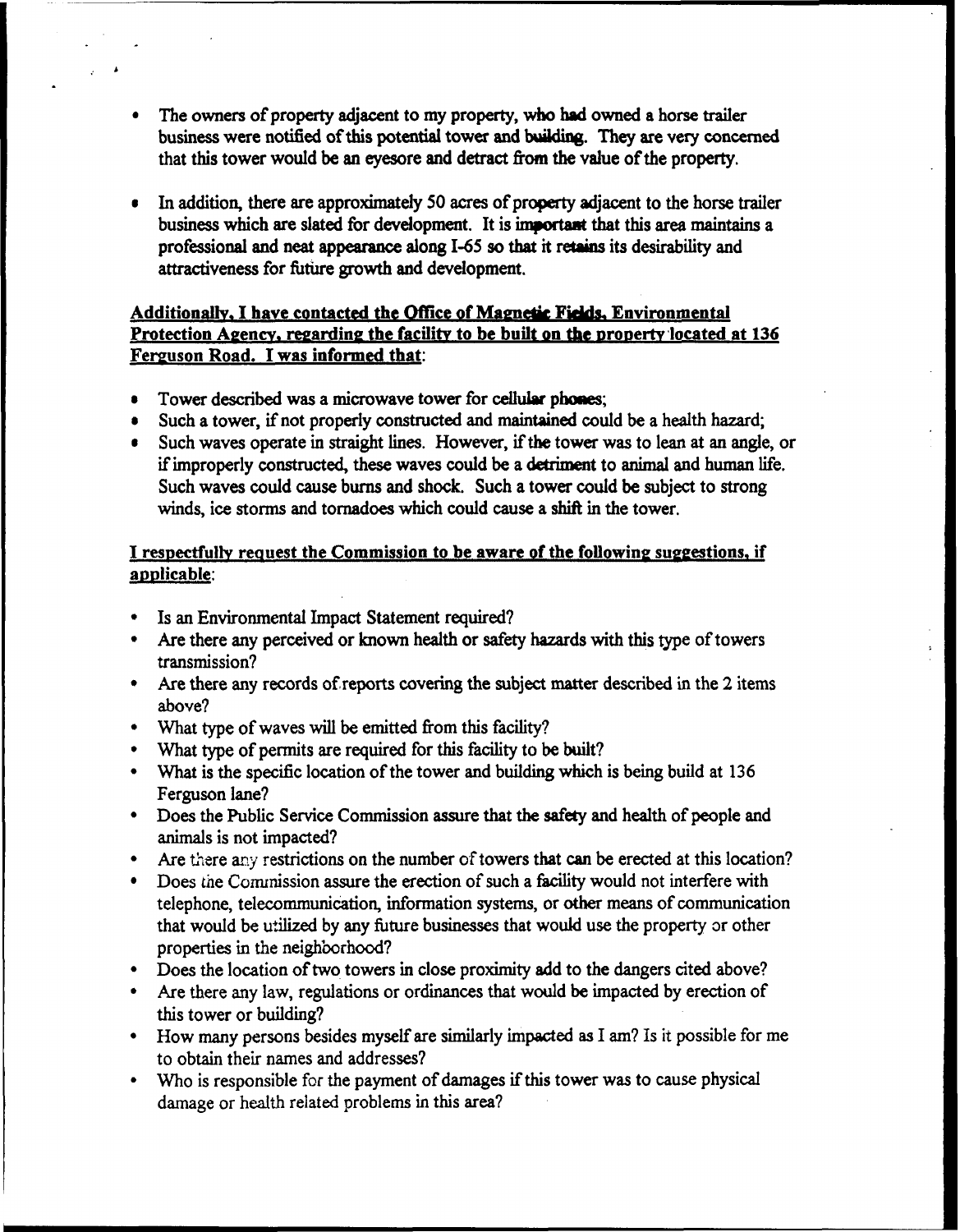I appreciate the opportunity to intervene and offer comments on this matter. It would seem that Crown Communication could find another location to satisfy their need without jeopardizing property values or future business development in this area. A 300 foot tower is equivalent to a city block in length; a collapse of such a lengthy tower could cause severe damage to any buildings or homes built in this area.

Thank you again for the opportunity to express my concerns.

Yours Sincerely,

Virginia E. Burkar Surce & Durker<br>ia E. Burkart<br>mar W. Burlet

Enclosure {January 14, 1998 letter)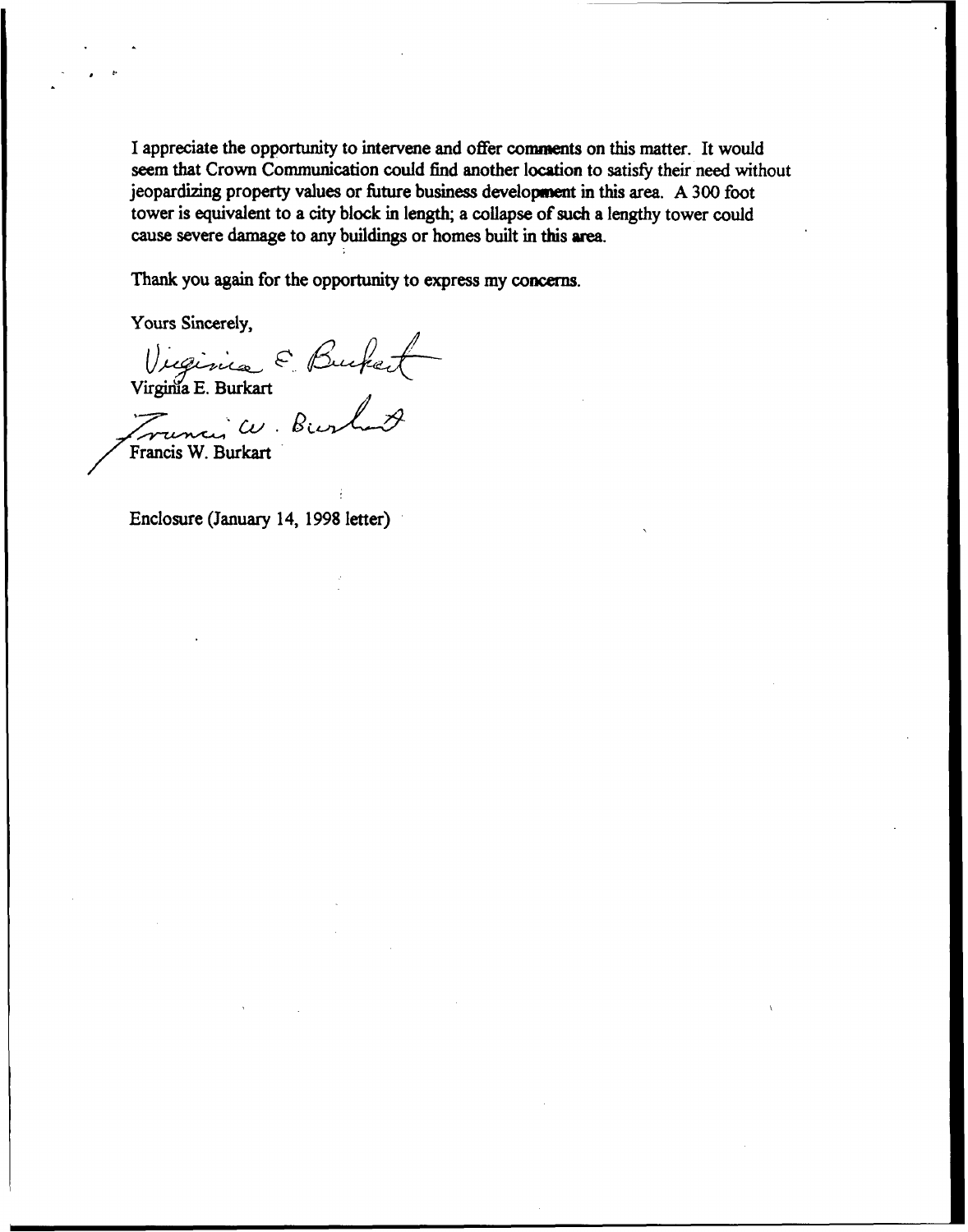#### COMMONWEALTH OF KENTUCKY

#### BEFORE THE PUBLIC SERVICE COMMISSION

In the Matter of:

APPLICATION OF CROWN COMMUNICATION INC. AND NEXTEL WEST CORPORATION FOR ISSUANCE OF A CERTIFICATE OF PUBLIC CONVENIENCE AND NECESSITY TO CONSTRUCT A WIRELESS COMMUNICATIONS FACILITY AT FERGUSON ROAD IN THE TRUNKED SMR LICENSE AREA IN THE COMMONWEALTH OF KENTUCKY IN THE COUNTY OF BULLITT ) ) ) ) CASE NO.  $\overline{\phantom{a}}$  $\overline{\mathcal{C}}$ )

# ) 98-005

# ORDER

This matter arising upon the motion of Virginia E. and Francis W. Burkart for full intervention, and it appearing to the Commission that the Burkarts have a special interest which is not otherwise adequately represented, and that such intervention is likely to present issues and develop facts that will assist the Commission in fully considering the matter without unduly complicating or disrupting the proceedings, and this Commission being otherwise sufficiently advised,

IT IS HEREBY ORDERED that:

 $1<sub>1</sub>$ The motion of Virginia E. and Francis W. Burkart to intervene is granted.

2. The Burkarts shall be entitled to the full rights of a party and shall be served with the Commission's Orders and with filed testimony, exhibits, pleadings, correspondence, and all other documents submitted by parties after the date of this Order.

3. Should the Burkarts file documents of any kind with the Commission in the course of these proceedings, they shall also serve a copy of said documents on all other parties of record.